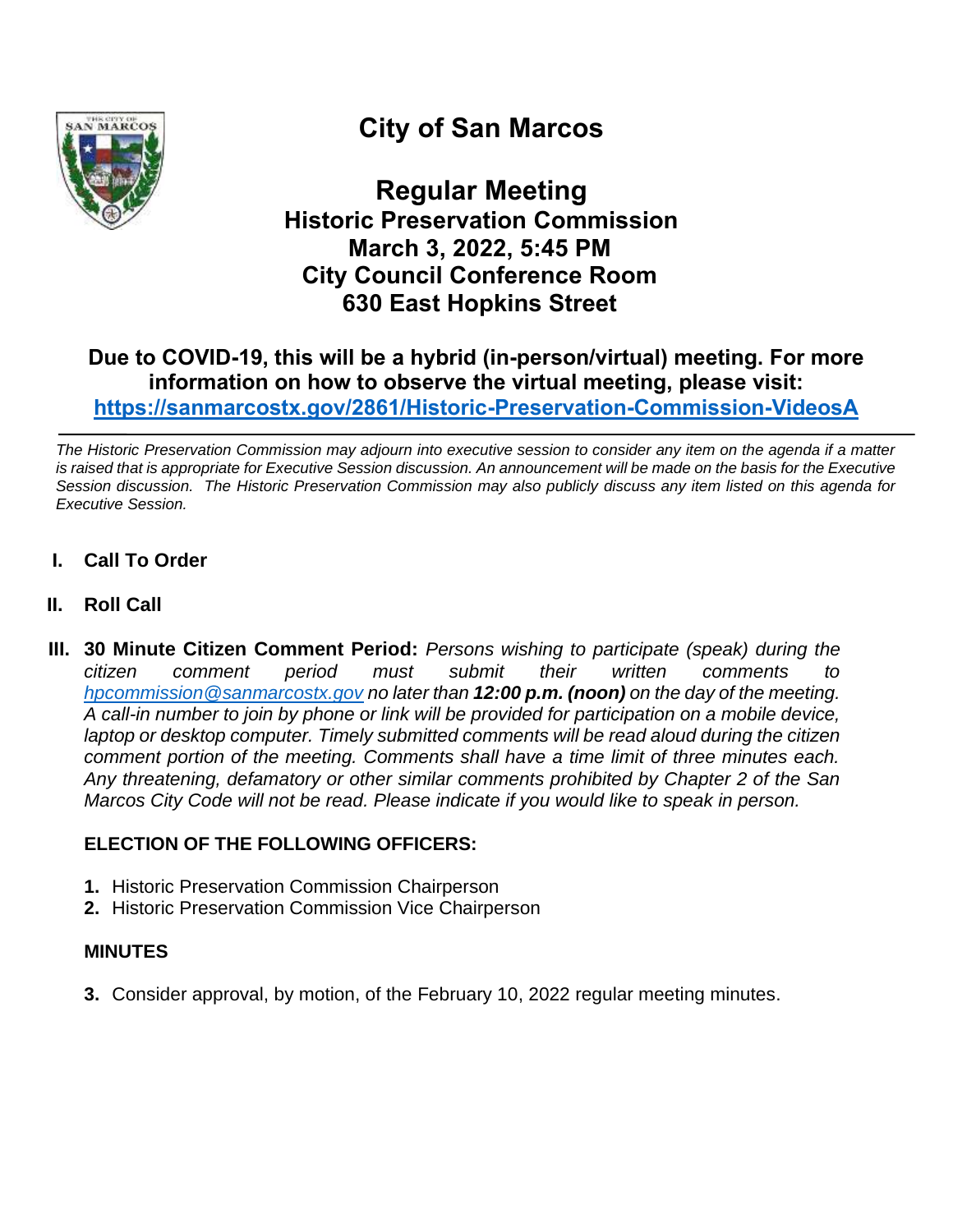#### **PRESENTATION**

**4.** Receive a presentation from the Texas Historical Commission's Certified Local Government Program staff regarding the Certified Local Government Program.

#### **PUBLIC HEARINGS**

*Written comments or requests to join in a public hearing must be sent to [hpcommission@sanmarcostx.gov](mailto:hpcommission@sanmarcostx.gov) the day prior to the meeting and no later than 12:00 p.m. (noon) on the day of the hearing. A call-in number to join by phone or link will be provided*  for participation on a mobile device, laptop or desktop computer. Comments shall have a *time limit of three minutes each. Any threatening, defamatory or other similar comments prohibited by Chapter 2 of the San Marcos City Code will not be read. Any additional information regarding this virtual meeting may be found at the following link: [https://sanmarcostx.gov/2861/Historic-Preservation-Commission-VideosA.](https://sanmarcostx.gov/2861/Historic-Preservation-Commission-VideosA) Please indicate if you would like to speak in person.*

- **5. HPC-22-07 (131 North Guadalupe Street)** Hold a public hearing and consider a request for a Certificate of Appropriateness by Debby Butler, on behalf of the LBJ Museum of San Marcos, to allow the installation of a hanging sign underneath the existing awning.
- **6. HPC-22-08 (816 West Hopkins Street)** Hold a public hearing and consider a request for a Certificate of Appropriateness by Marianne Monson to allow the construction of an accessory building, a storage shed, on the property.
- **7. HPC-22-09 (504 Burleson Street)** Hold a public hearing and consider a request for a Certificate of Appropriateness by John Mark Slack to allow the installation of a new front porch railing as well as a new railing on a second-floor balcony.
- **8. HPC-22-10 (110 North LBJ Drive)** Hold a public hearing and consider a request for a Certificate of Appropriateness by Cody Taylor, on behalf of Mark Shields, to allow the installation of a new wall sign on the front of the property as well as a sign on the recently approved rear door.

#### **IV. FUTURE AGENDA ITEMS**

Board Members may provide requests for discussion items for a future agenda in accordance with the board's approved bylaws. (*No further discussion will be held related to topics proposed until they are posted on a future agenda in accordance with the Texas Open Meetings Act.*)

#### **V. QUESTION AND ANSWER SESSION WITH PRESS AND PUBLIC**

This is an opportunity for the Press and Public to ask questions related to items on this agenda. Persons wishing to participate remotely in the Q&A session must email

*[hpcommission@sanmarcostx.gov](mailto:hpcommission@sanmarcostx.gov)* beginning the day prior to the meeting and before 12:00PM the day of the meeting. A call-in number to join by phone or link will be provided for participation on a mobile device, laptop or desktop computer. If attending in person, no sign up is required.